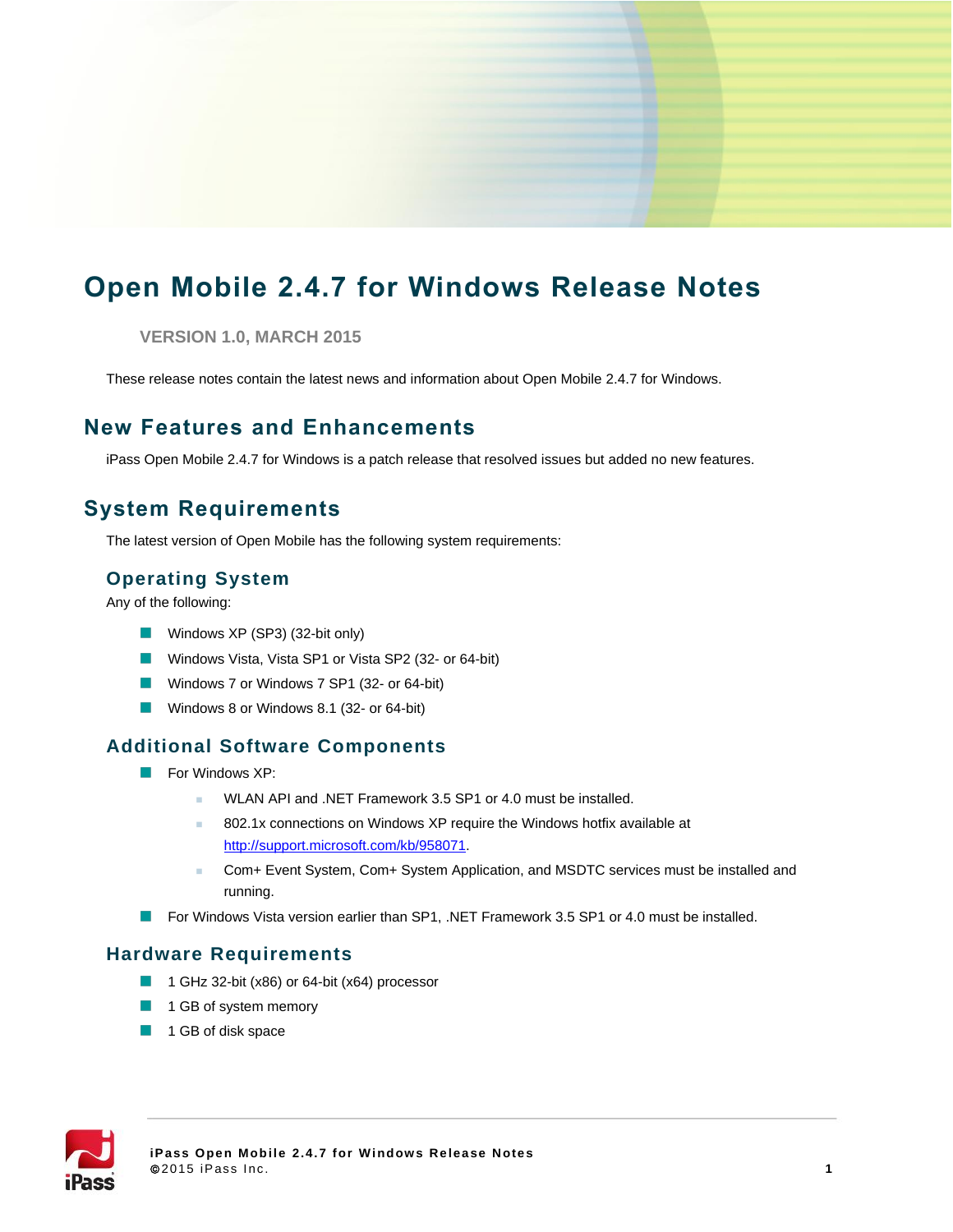- 512 MB of physical memory
- Support for DirectX 9 graphics and 32 MB of graphics memory
- A recommended screen resolution of at least 1024x768.
- At least one connectivity device installed, depending on your intended connection type:
	- **A Wi-Fi adapter for a wireless connection.**
	- **An iPass-supported Mobile Broadband device, plus appropriate driver software installed.**
	- **An Ethernet adapter for an Ethernet connection.**
	- A 56K v90/92 modem for a Dial connection.
	- A DSL modem for a DSL connection.

#### **Supported Languages**

Simplified Chinese, Traditional Chinese, English, French, German, Japanese, Korean, Spanish, and Thai.

### **Resolved Issues**

Open Mobile 2.4.7 resolves the following issues:

| <b>Issue ID</b> | <b>Description</b>                                                              |
|-----------------|---------------------------------------------------------------------------------|
| 130455          | Resolved an issue regarding the restriction of an executable command.           |
| 130453          | Resolved an issue that made it difficult for users to launch Internet Explorer. |

# **Known Limitations**

This release of Open Mobile includes these limitations:

#### **Mobile Broadband Limitations**

Many Mobile Broadband devices, their firmware, and drivers are not currently supported on Windows 8. It is strongly recommended that you thoroughly test any Mobile Broadband devices on Windows 8 prior to deployment.

| <b>Issue ID</b>   | <b>Description</b>                                                                                                                                             |
|-------------------|----------------------------------------------------------------------------------------------------------------------------------------------------------------|
| 127855.<br>127856 | The SMS feature may not function properly with Pantech UML 290 devices (running on Windows 7,<br>Windows 8, and Windows 8.1).                                  |
| 127755            | If the network bridge is enabled and users have installed Junos Pulse VPN, they may have trouble<br>connecting to a Wi-Fi network.                             |
| 127690            | The PIN option may not function properly when connected to a Pantech UML 290 device.                                                                           |
| 127679            | Due to a limitation with Microsoft, some device specifications may be displayed inaccurately when<br>Pantech UML 290 devices are installed.                    |
| 127648            | If the network bridge is enabled, users on a Windows XP machine may have trouble detecting Wi-Fi<br>networks.                                                  |
| 119787            | When there is a Mobile Broadband device connected through ODF integration and another Mobile<br>Broadband device plugged in, the first device is disconnected. |

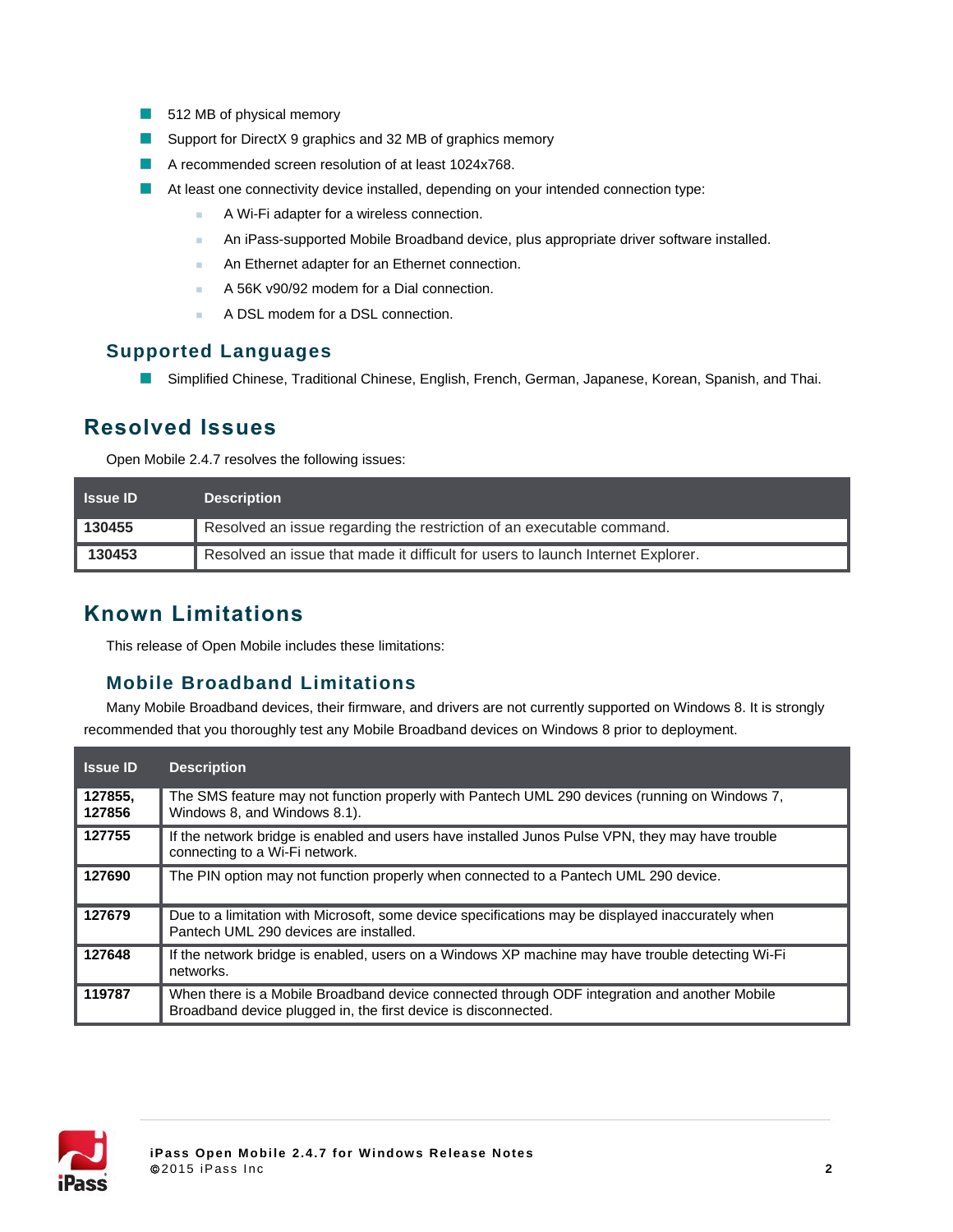| <b>Issue ID</b>              | <b>Description</b>                                                                                                                                                                                                                                                                                                                  |
|------------------------------|-------------------------------------------------------------------------------------------------------------------------------------------------------------------------------------------------------------------------------------------------------------------------------------------------------------------------------------|
| 119347                       | On Windows 7 64-bit machines, Gobi 3000 devices are detected through WWAN instead of the regular<br>full integration.                                                                                                                                                                                                               |
| 117414                       | After a Sierra Wireless AC320U device is plugged out, there should be at least a ten-second delay before<br>it is plugged back in or it may not be detected.                                                                                                                                                                        |
| 117364                       | For Icon 225 devices, 3G networks may not be detected on the device.                                                                                                                                                                                                                                                                |
| 117053                       | Due to a limitation with the device, Dell 5530 may not connect to a 3G network.                                                                                                                                                                                                                                                     |
| 117039                       | Sierra 875 devices may show up twice in the Devices section (Options > Mobile Broadband > Devices)<br>due to a device limitation.                                                                                                                                                                                                   |
| 116985                       | On a few devices, switching from regular Open Mobile or ODF integration to WWAN integration may<br>cause the SIM state to change to "Unknown." This does not occur when switching from ODF to regular<br>integration or from WWAN to ODF or regular integration.                                                                    |
| 116877                       | When configuring an ODF, do not include the standalone character "-". For example, if the Port name is<br>"Sierra Wireless MC8355 - Gobi 3000 (TM) HS-USB Modem 9013" then configure the Port name in the<br>XML as "Gobi 3000 (TM) HS-USB Modem 9013" or "Sierra Wireless MC8355".                                                 |
| 116867                       | For Gobi 3000 devices, when there is no SIM in the device, Open Mobile will state the SIM status as<br>unknown (instead of no SIM or SIM removed) due to a device limitation.                                                                                                                                                       |
| 116272                       | For 320U devices, if the first connection attempt is canceled, the next connection attempt sometimes fails.                                                                                                                                                                                                                         |
| 116271                       | For 320U devices, on 64-bit Windows 7 machines, the device may not be detected after the computer<br>resumes from hibernation mode. If this happens, pull the device out and plug it back in.                                                                                                                                       |
| 116217                       | Due to a device limitation, Huawei E352 may fail to detect a 3G network because it is reporting it as 2G.<br>You can fix this by manually scanning for the network.                                                                                                                                                                 |
| 115498,<br>115500            | For Gobi 3000 devices, occasionally the Wi-Fi radio will turn off after the computer returns from hibernate<br>or sleep (and all of the Wi-Fi networks will disappear from the Available Networks list). If this happen, the<br>Wi-Fi radio can be turned back on manually.                                                         |
| 115431                       | For Gobi 3000 devices using a BSNL SIM, after the PIN is entered, the device may still show as locked,<br>and the PIN will have to be entered in the SIM tab for this status to correct. Enable PIN may also be<br>shown when the PIN is already enabled—this can be fixed by selecting Enable PIN and entering the<br>correct PIN. |
| 115035                       | For ZTE 633+ devices, Open Mobile may prompt the user to enter the SIM PIN when Flight Mode is<br>turned off due to the SIM powering down during Flight Mode.                                                                                                                                                                       |
| 114904                       | For Option Icon 422 devices, when the device is plugged out it may still be shown as plugged in due to a<br>limitation with the devices driver.                                                                                                                                                                                     |
| 114700                       | For some older Sierra devices, updating the driver or SDK to the latest may cause the device to not be<br>detected properly by Open Mobile. Uninstalling the latest driver and reinstalling the correct driver for these<br>older devices will fix this problem.                                                                    |
| 114688                       | On some SIMs, the Sierra 320U may not be able to send SMS messages until you set the correct Service<br>Center number.                                                                                                                                                                                                              |
| 114171                       | For 320U devices, when the user logs off and logs on to Windows the device may not be fully recognized<br>by Open Mobile and the network will not be detected. To fix this, pull the device out and plug it back in.                                                                                                                |
| 113468                       | USB 308 and USB 309 devices may fail to detect some networks (such as Tata DoCoMo) due to a<br>limitation in the device                                                                                                                                                                                                             |
| 111280                       | For the Huawei E180 device, only 2G networks will be detected.                                                                                                                                                                                                                                                                      |
| 112503,<br>110580,<br>110486 | For the Sierra 312U device:<br>Open Mobile does not save the band if it is set to "3G All."<br>The Sierra 312U device firmware will only support 3G enabled SIMs.<br>On a hot plugin of the Sierra 312U device, Open Mobile may not capture the serial number, software                                                             |
|                              | version, and hardware version of the device.                                                                                                                                                                                                                                                                                        |

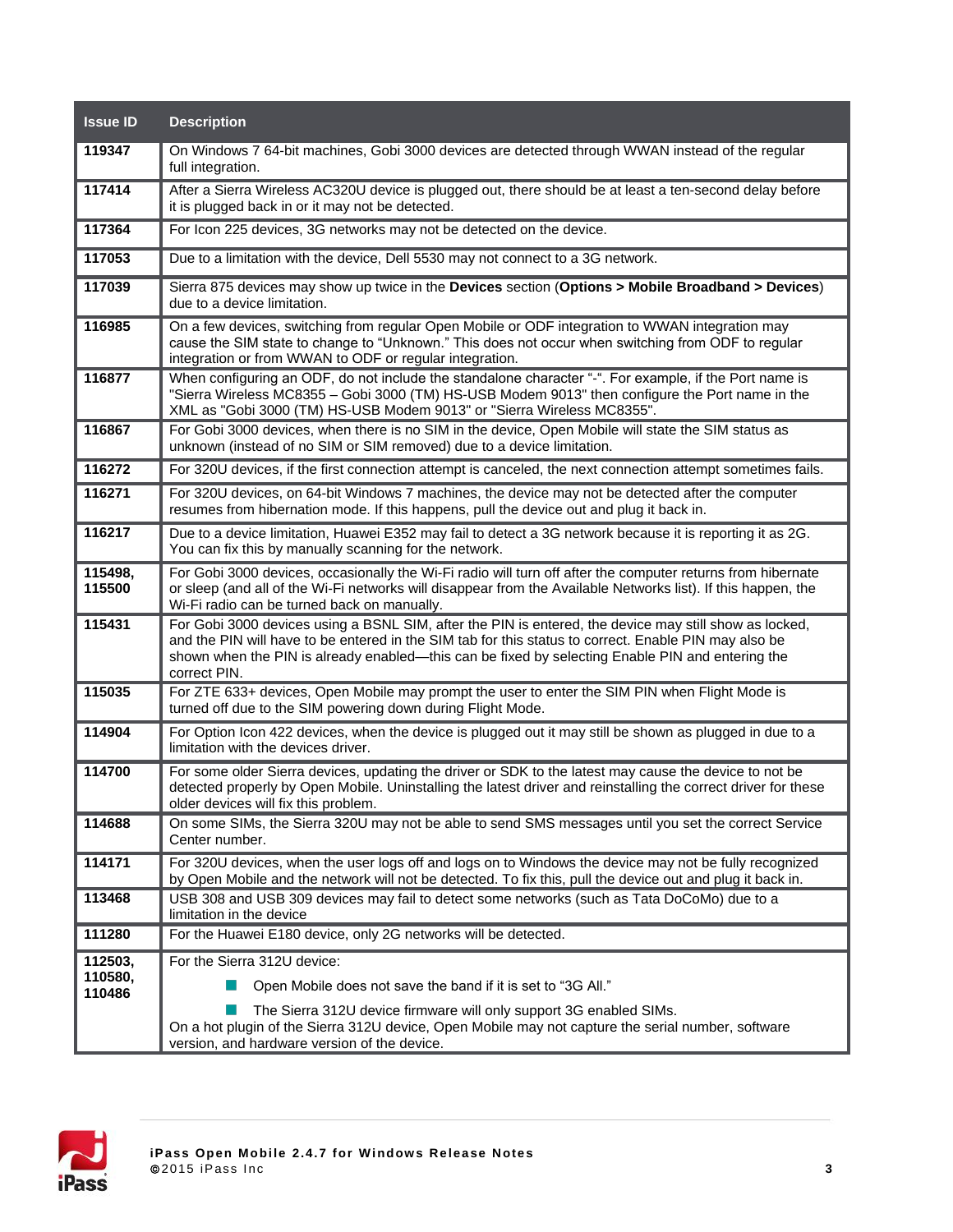| <b>Issue ID</b> | <b>Description</b>                                                                                                      |
|-----------------|-------------------------------------------------------------------------------------------------------------------------|
| 110295          | Due to a limitation in Windows 7, manual network selection may not work properly (and may be disabled).                 |
| 109772          | In some cases, turning off Flight Mode on a Mobile Broadband device may cause Open Mobile to prompt<br>for the SIM PIN. |

### **Wi-Fi Limitations**

| <b>Issue ID</b> | <b>Description</b>                                                                                                                                                                                                                               |
|-----------------|--------------------------------------------------------------------------------------------------------------------------------------------------------------------------------------------------------------------------------------------------|
| 115446          | In some cases while connecting to a GTC network, the user will be prompted to enter a second passcode<br>even if the connection has already timed-out.                                                                                           |
| 114739          | In some cases, if a user cancels a connection to a GTC network then attempts to connect to the same<br>network shortly afterwards, the second connection will fail since Windows is still waiting for the passcode<br>from the first connection. |
| 112700          | When using token authentication, if the user response is delayed for server challenges. Open Mobile may<br>fail to authenticate to some PEAP-GTC 802.1x networks.                                                                                |

# **Login Assist Limitations**

| <b>Issue ID</b> | <b>Description</b>                                                                                                              |
|-----------------|---------------------------------------------------------------------------------------------------------------------------------|
| 115696          | Save Password has to be selected for the account used by Login Assist or the password will not be<br>passed through.            |
| 115673          | If a security page displays before the login screen, the Login Assistant may not be able to automatically<br>enter credentials. |
| 112739          | Login Assistant will not submit login credentials when Internet Explorer is in InPrivate mode.                                  |
| N/A             | The Login Assist feature is not yet supported on Windows 8.                                                                     |

# **VPN Integration Limitations**

| <b>Issue ID</b>   | <b>Description</b>                                                                                                                                                                                                                                                                                                           |
|-------------------|------------------------------------------------------------------------------------------------------------------------------------------------------------------------------------------------------------------------------------------------------------------------------------------------------------------------------|
| 120396            | Because Junos Pulse does not return a specific error code for authentication failure, Open Mobile will not<br>be able to re-prompt the user to enter credentials if incorrect credentials were entered.                                                                                                                      |
| 120221            | When the VPN is configured in the Open Mobile Portal to not send the username and password (1.5 click),<br>then VPN Gateway Selection will not work.                                                                                                                                                                         |
| 120145            | Custom VPN will not send the username and password if those fields contain a '%' character.                                                                                                                                                                                                                                  |
| 119909            | Due to a limitation in versions of Cisco AnyConnect later than 3.1.00495, the check box "Always trust this<br>VPN server and import the certificate" may not appear, and if that checkbox is not selected, connections<br>to the VPN may fail. We expect this to be corrected in a future maintenance release of AnyConnect. |
| 119749            | If configured to send either just the Username or no authentication credentials (1.25 or 1.5 clicks), VPN<br>Gateway Selection will not work for any VPN besides Juniper.                                                                                                                                                    |
| 119012            | Due to a limitation with Junos Pulse VPN, the user's credentials may not get sent every time and the user<br>will be prompted to enter them (if the VPN is configured to authenticate using the account).                                                                                                                    |
| 118440            | Due to a limitation with Cisco IPsec VPN on Windows 8, Open Mobile may not connect to it in rare cases.                                                                                                                                                                                                                      |
| 116937.<br>116766 | Connection attempts made using 1-click integrated Cisco AnyConnect v3.0.5080 and v3.0.07 on Windows<br>XP, and v3.0.07059 on SP3, will fail.                                                                                                                                                                                 |
| 113761            | Checkpoint VPN profile names are case-sensitive. The name of the profile must be entered exactly as it<br>appears in the Checkpoint VPN.                                                                                                                                                                                     |

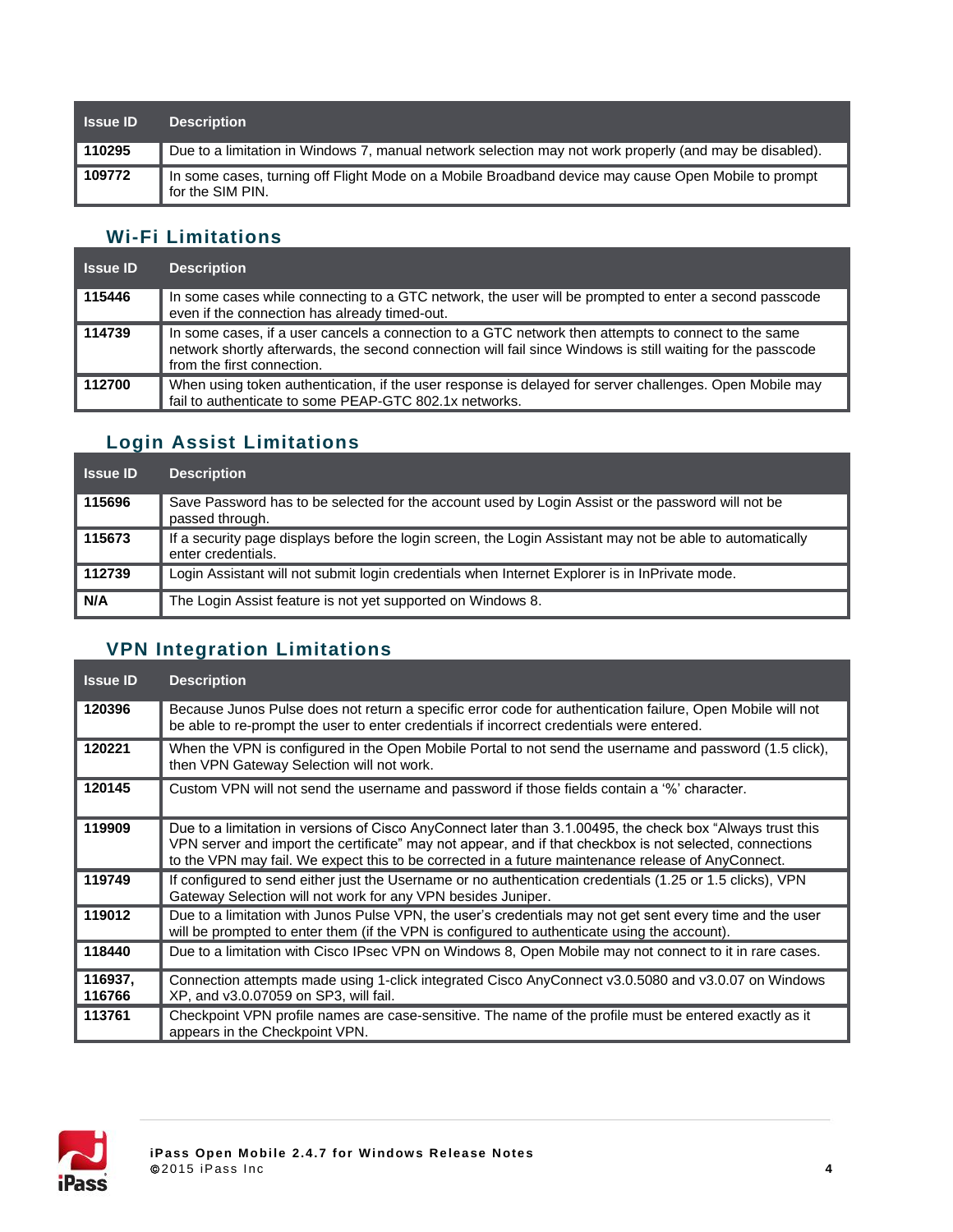| 110472 | On Windows XP, if the user ignores the Juniper VPN setup window, the iPlatform exe service may |
|--------|------------------------------------------------------------------------------------------------|
|        | abruptly terminate. To resolve this, upgrade the user's. NET framework to v4.0.                |

#### **Proxy Authentication Limitations**

| <b>Issue ID</b> | <b>Description</b>                                                                                                                   |
|-----------------|--------------------------------------------------------------------------------------------------------------------------------------|
| 111275          | Open Mobile and Internet Explorer will fail to connect to proxy networks if the proxy pac file contains the<br>following expression: |
|                 | " if shExpMatch (url, "http://google.com") return "DIRECT";                                                                          |

# **Connect Before Logon (CBL) Limitations**

| <b>Issue ID</b> | <b>Description</b>                                                                                                                                                                                                                                                                          |
|-----------------|---------------------------------------------------------------------------------------------------------------------------------------------------------------------------------------------------------------------------------------------------------------------------------------------|
| 117374          | If Connect Before Logon is configured with a very short timeout, the connection process may continue in<br>the background after the timeout so that when the user reopens Open Mobile from the pre-logon screen,<br>they may be able to connect and proceed to their VPN and Windows Logon. |
| 117176          | A Cisco AnyConnect VPN may display as connected in pre-logon mode when it is not.                                                                                                                                                                                                           |
| 116669          | On 64-bit machines, Connect Before Logon may not pass credentials through to the VPN and Windows<br>Logon (if configured to do so) after connecting to the network. This can be solved by completely deleting<br>all Open Mobile files and doing a fresh install of Open Mobile 2.2.0.      |
| 114999          | In pre-logon mode, adding a connection method or campus network in Options > Wi-Fi > Campus<br>Networks will not work. The user has to log on to the computer before adding a connection method or<br>campus network.                                                                       |

### **Multiple Networks at a Time (MNAAT) Limitations**

| <b>Issue ID</b> | <b>Description</b>                                                                                                                                                                                                                                                            |
|-----------------|-------------------------------------------------------------------------------------------------------------------------------------------------------------------------------------------------------------------------------------------------------------------------------|
| ∥ 115137        | On a few Mobile Broadband devices (such as Novatel MC 990D), attempting to connect to a Wi-Fi<br>network while the user is connected to a Mobile Broadband network will not work as the device interferes<br>with the connection.                                             |
| ∥ 114516        | When a user connects to a Wi-Fi network after already connecting to an Ethernet network, the VPN will<br>not auto-connect even if it is configured to do so when a Wi-Fi connection is established. The VPN can<br>still be manually connected by clicking on the VPN switch. |

# **General Limitations**

| <b>Issue ID</b> | <b>Description</b>                                                                                                                                                                                             |
|-----------------|----------------------------------------------------------------------------------------------------------------------------------------------------------------------------------------------------------------|
| 120146          | Connecting to a browser login hotspot using Windows 8 sometimes causes Internet Explorer to launch.                                                                                                            |
| 118687          | On 32-bit operating systems, attempting to connect to a DSL connection may cause the OS to abruptly<br>terminate.                                                                                              |
| 118603          | Although Event Actions enable a process to be specified as running in Hidden Mode, this is subject to the<br>limitations of the process itself. Some Windows applications may not actually run in Hidden mode. |
| 118500          | In some cases, on Windows 8, Open Mobile may abruptly terminate after the system tray icon is clicked.                                                                                                         |
| 117336          | When Policy Enforcer is configured with McAfee Desktop Firewall 8.5, this application may cause the<br>system to crash if the latest patch has not been downloaded and installed.                              |
| 117058          | To add Custom Profile Attachments, a 2.1.3 or later profile is required—you cannot upgrade an existing<br>profile.                                                                                             |

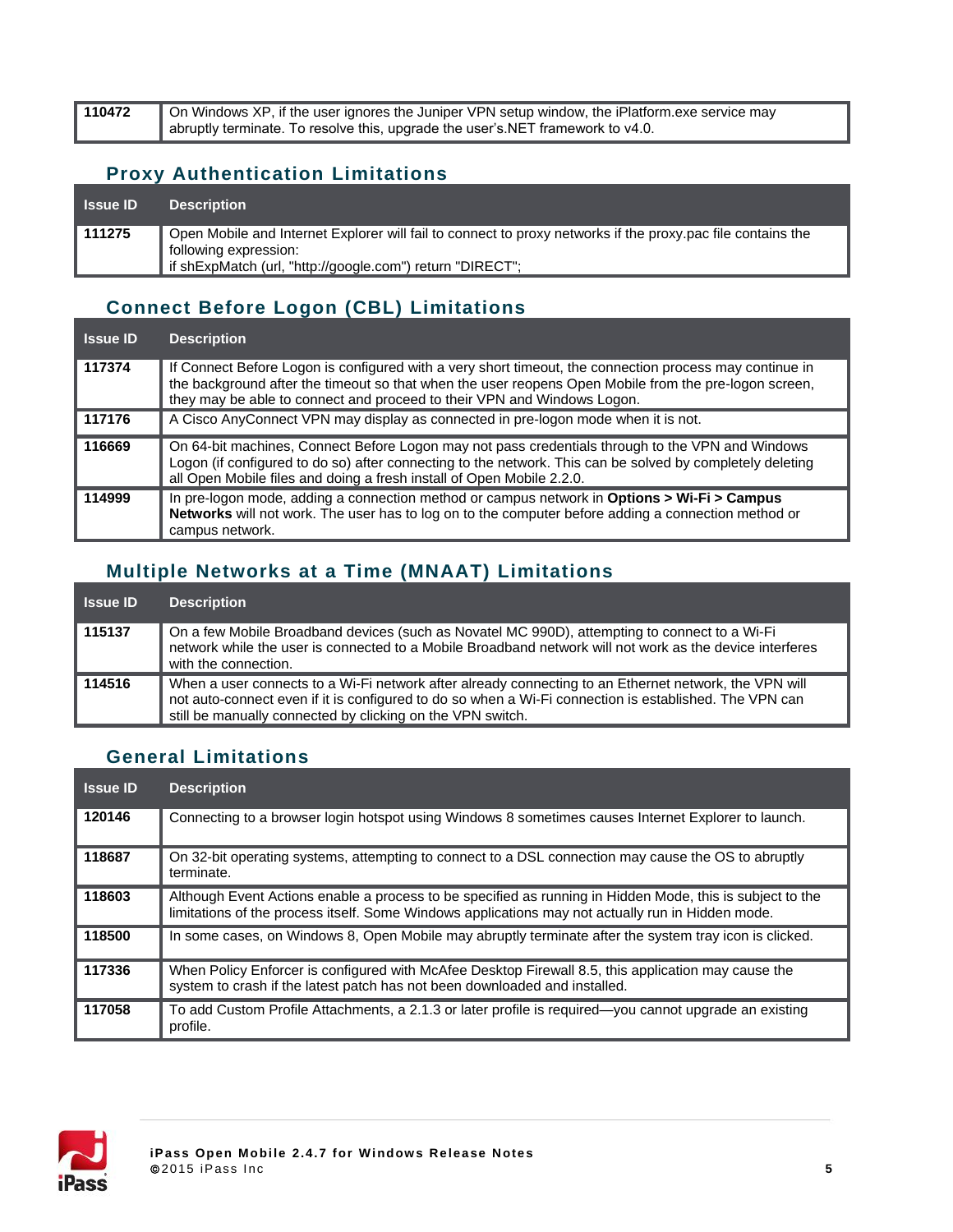| <b>Issue ID</b> | <b>Description</b>                                                                                                                                                                                                                                                                                                                                                                                                     |
|-----------------|------------------------------------------------------------------------------------------------------------------------------------------------------------------------------------------------------------------------------------------------------------------------------------------------------------------------------------------------------------------------------------------------------------------------|
| 117036          | If a device only has a Modem Port and no additional port that responds to AT commands, the SMS<br>feature will not be supported for that particular device. <smssend> and <smsreceive> tags will have to<br/>be set to false.</smsreceive></smssend>                                                                                                                                                                   |
| 115541          | When the screen resolution is 800x600, some of the user interface, including some buttons, may become<br>inaccessible. It is recommended that the screen resolution be set to at least 1024x768.                                                                                                                                                                                                                       |
| 115314          | If you change the preferred language to Japanese on a Windows XP computer that does not have<br>Japanese language support installed, the characters will show up as boxes.                                                                                                                                                                                                                                             |
| 113642          | Open Mobile may not detect BlackBerry devices running the version 6.1 set of drivers.                                                                                                                                                                                                                                                                                                                                  |
| 112869          | Due to an issue with Windows 7, when uninstalling Open Mobile, this message may be displayed and<br>persist: "Error Opening installation log file. Verify the specified log file<br>location exists & is writable." To resolve this issue, Microsoft recommends restarting the<br>explorer.exe process. For more information, consult the Microsoft Knowledgebase article,<br>http://support.microsoft.com/kb/2564571. |
| 112589          | Windows UAC must be disabled in order for Login Assist to work, unless Internet Explorer is set to run in<br>the administrator context.                                                                                                                                                                                                                                                                                |
| 110109          | Attempts to connect to DeviceScape access points at Wayport venues will instead failover to local GIS<br>access points.                                                                                                                                                                                                                                                                                                |
| N/A             | There are no Windows 8 specific ODF integration files. Use the Windows 7 files instead.                                                                                                                                                                                                                                                                                                                                |

# **Known Issues**

The following issues are known for this release of Open Mobile:

#### **Mobile Broadband Issues**

Many Mobile Broadband devices, their firmware, and drivers are not currently supported on Windows 8. It is strongly recommended that you thoroughly test any Mobile Broadband devices on Windows 8 prior to deployment.

| <b>Issue ID</b> | <b>Description</b>                                          |
|-----------------|-------------------------------------------------------------|
| 110334          | Flight mode is not available for the Sierra USB 306 device. |
| 109188          | The Novatel MC 950D is not supported on Windows 7.          |

## **Wi-Fi Issues**

| <b>Issue ID</b> | <b>Description</b>                                                                                                                                                                                                                                                  |
|-----------------|---------------------------------------------------------------------------------------------------------------------------------------------------------------------------------------------------------------------------------------------------------------------|
| 115150          | When configuring an Account for a Profile in the Open Mobile Portal, if Token is enabled and a Soft<br>Token is selected, you have to select Save Token or connections to networks requiring token<br>authentication may fail.                                      |
| 114825          | When using token authentication, the first time a user connects to a FAST-TLS network the connection<br>may fail due to the authentication process, but all subsequent attempts should succeed.                                                                     |
| 113120          | Wi-Fi connectivity may fail on laptops with adapter Intel 5100 AGN, when the Avast Anti-Virus service is<br>running.                                                                                                                                                |
| 113119          | When using the NETGEAR WG111v3 Wireless-G USB Adapter, Open Mobile will fail to connect on the<br>first connection. To resolve this, connect using the Windows native Wi-Fi client. After this connection is<br>made, Open Mobile will be able to connect normally. |

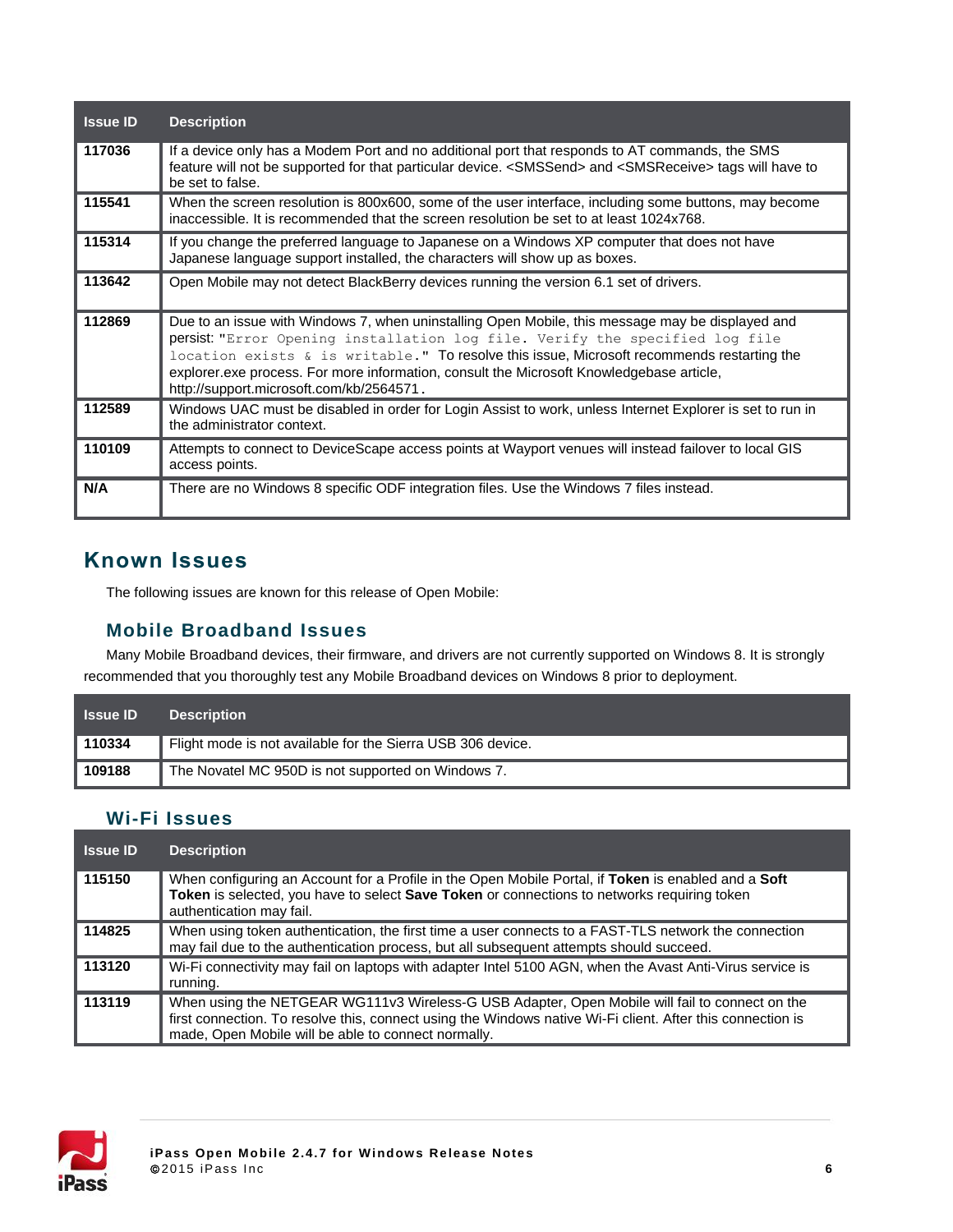**106801** Open Mobile may not successfully complete some Wi-Fi connections if the latest Intel Wi-Fi drivers (13.2.1.5) are installed without a restart. To resolve this issue, try restarting the computer.

#### **VPN Integration Issues**

| <b>Issue ID</b> | <b>Description</b>                                                                                                                                                                                                                                                                                                                                                                 |
|-----------------|------------------------------------------------------------------------------------------------------------------------------------------------------------------------------------------------------------------------------------------------------------------------------------------------------------------------------------------------------------------------------------|
| 117084          | When Juniper is configured to automatically launch, Open Mobile does not support "Next Passcode"<br>mode. The workaround is to wait for the passcode to change and manually provide the next passcode in<br>the VPN browser. The next passcode can be retrieved either from the RSA SecureID Application or by<br>right clicking the System tray icon and generating the passcode. |
| 116710          | If a profile is configured to pass token information to the VPN, and the token is entered in the Open Mobile<br>Portal with Allow End User to Edit PIN not selected, the PIN information will not be saved and the user will<br>not be able to enter it.                                                                                                                           |
| 113817          | After switching networks on a VPN connection, Open Mobile does not always show the correct connection<br>status, even if the connection is successfully switched. As a result, the option Disconnect VPN on Network<br>Switch should be enabled for CheckPoint, NCP, and Cisco IPSEC VPNs.                                                                                         |
| 113764          | In some cases, when connected by the NCP VPN and the current network connection is switched, the<br>user is prompted for credentials even if the credentials are saved. Due to this issue, when configuring the<br>NCP VPN, the Disconnect on Network Switch option should be selected.                                                                                            |
| 112541          | In some cases, after a software upgrade from Open Mobile 1.4.3 to 2.0, OesisCOM may fail to register,<br>and the VPN button will not be shown in the Open Mobile user interface.                                                                                                                                                                                                   |
| 111108          | Open Mobile will not correctly report the connection status of Checkpoint VPN or a Custom VPN if the<br>user is on a corporate network.                                                                                                                                                                                                                                            |
| 108234          | If Nortel VPN is configured for a connection profile, then Open Mobile will not authenticate for RADIUS<br>and for certificate-based profiles. Attempts to connect with a profile that is configured for an authorization<br>type different from what was configured in the Portal will always fail.                                                                               |

# **Operating System-Specific Issues**

| <b>Issue ID</b> | <b>Description</b>                                                                                                                                                                                               |
|-----------------|------------------------------------------------------------------------------------------------------------------------------------------------------------------------------------------------------------------|
| 118564          | On Windows 8, Open Mobile is unable to connect to a TTLS/FAST MS-CHAPV2 network.                                                                                                                                 |
| 118296          | On Windows 8, Open Mobile will fail to authenticate when using a smart card configured for PEAP-TLS.                                                                                                             |
| 118037          | In some cases, on Windows 8, messages associated with OM Lite may be displayed on the screen<br>indefinitely.                                                                                                    |
| 117927          | On Windows 8, when Open Mobile is connected to a Wi-Fi network, if Airplane Mode is turned on and off,<br>Open Mobile continues to show the previous connection as active even if there is no actual connection. |
| 117806          | BHOs do not work correctly on Windows 8. As a result, Login Assist will not function as intended on<br>Windows 8.                                                                                                |
| 117738          | On Windows 8, Open Mobile is unable to connect to WLAN defined 802.1x networks that require user<br>interaction.                                                                                                 |
| 117736          | On Windows 8, Open Mobile is unable to convert a WLAN profile that is defined for TTLS-MSCHAPV2/PAP<br>protocol.                                                                                                 |
| 110727          | When installing Open Mobile on Windows Vista with UAC enabled, OesisCom.dll will fail to register during<br>the installation process. If this occurs, you can resolve this issue in either of these ways:        |
|                 | Root the computer or restart the Open Mobile services, so the DLL will register.                                                                                                                                 |
|                 | Manually register the DLL after installation using this command: $\text{regsvr32}$ /u                                                                                                                            |
|                 | "c:\Program Files\Open Mobile\opswat\OesisCom.dll"                                                                                                                                                               |

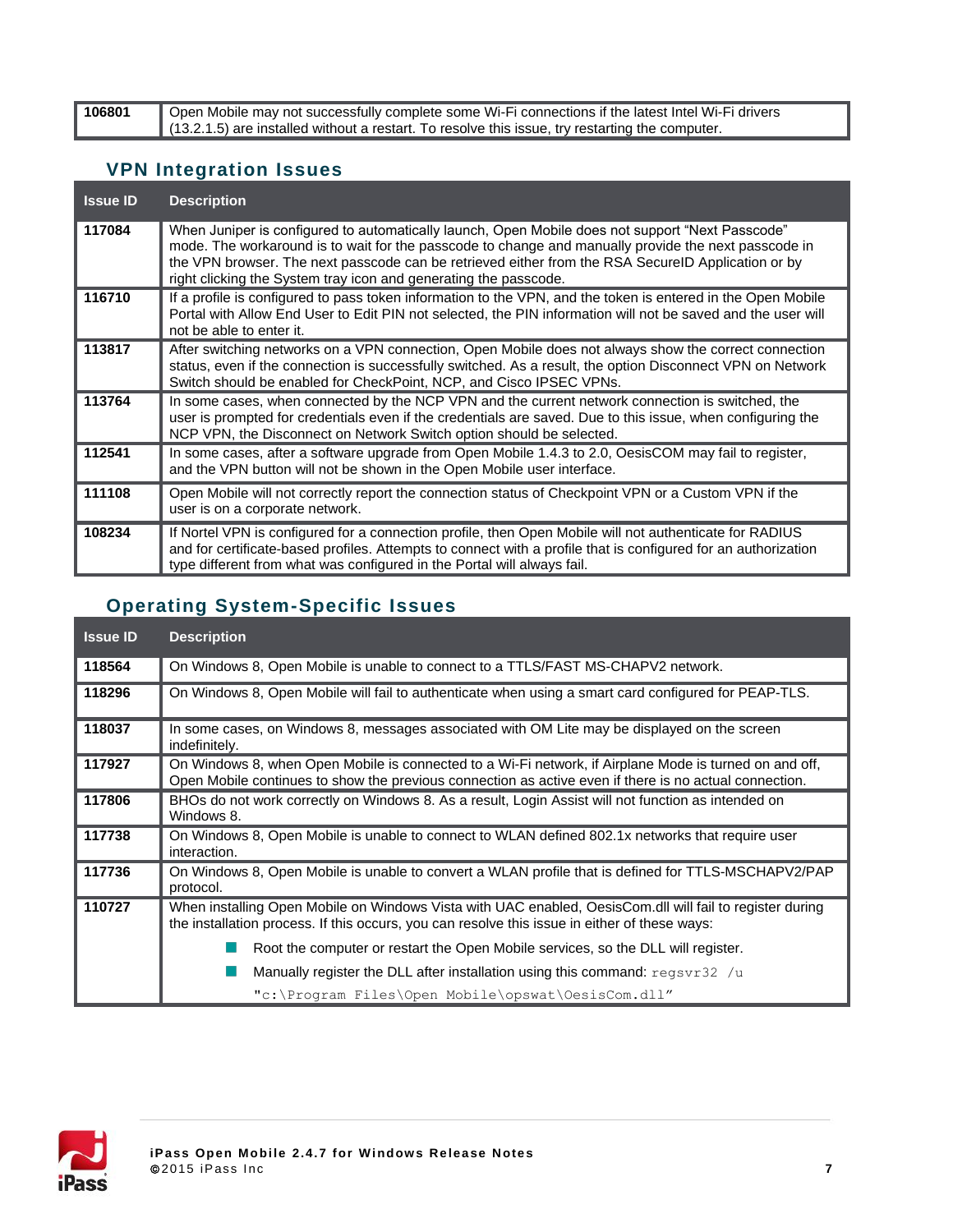# **Connect Before Logon (CBL) Issues**

| <b>Issue ID</b> | <b>Description</b>                                                                                                                                                                                                                                                                   |
|-----------------|--------------------------------------------------------------------------------------------------------------------------------------------------------------------------------------------------------------------------------------------------------------------------------------|
| 118255          | On Windows 8 64-bit, Open Mobile configured with Connect Before Logon will fail to launch imobility.exe.                                                                                                                                                                             |
| 117027          | Connect Before Logon may not work with Cisco AnyConnect versions 3.0.5080 and 3.0.07059.                                                                                                                                                                                             |
| 115316          | Any preferences or settings that the user enables in Open Mobile's Options during pre-logon will not be<br>saved and carried over after the user logs on to Windows due to a limitation in what preferences can be<br>accessed in pre-logon mode.                                    |
| 114800          | If Connect Before Logon (CBL) has been added to their profile after migrating the profile from an earlier<br>version of Open Mobile, users will have to reinstall the new version of Open Mobile. Connect Before<br>Logon will not work if the user only performs a software update. |

# **MNAAT Issues**

| <b>Issue ID</b> | <b>Description</b>                                                                                                                                                                                                                                                                                             |
|-----------------|----------------------------------------------------------------------------------------------------------------------------------------------------------------------------------------------------------------------------------------------------------------------------------------------------------------|
| 115407          | If "Tear down Internet connection automatically when VPN is disconnected" option is selected and the<br>user is connected by Ethernet without a VPN connection then attempts to connect to a Wi-Fi network with<br>the VPN failing to connect, Open Mobile may try to disconnect from the Ethernet connection. |
| 115151          | If Multiple Networks at a Time (MNAAT) is enabled for a profile and a VPN launch is configured for<br>multiple media types, the user may sometimes have an unreliable VPN experience.                                                                                                                          |
| 114718          | When a user is connected by Ethernet, they will not be able to connect to a Wi-Fi network that requires a<br>browser log in (because the hotspot will detect that the user is already connected to the Internet).                                                                                              |
| 114387          | Multiple Networks at a Time (MNAAT) is not supported on profiles with DSL enabled.                                                                                                                                                                                                                             |

### **General Issues**

| <b>Issue ID</b> | <b>Description</b>                                                                                                                                                                                                                                                                     |
|-----------------|----------------------------------------------------------------------------------------------------------------------------------------------------------------------------------------------------------------------------------------------------------------------------------------|
| 120510          | In some cases, when the user sets Limits & Alerts, they may override Administrator-defined Limits &<br>Alerts (created in the Open Mobile Portal).                                                                                                                                     |
| 119548          | After connecting using Manual Login, an incorrect SQM record is generated (it will record it as a GIS<br>connection).                                                                                                                                                                  |
| 118384          | On Windows 8, Open Mobile will be unable to connect to a network where a proxy is configured using a<br>.PAC file.                                                                                                                                                                     |
| 117674          | If a profile is configured to auto-detect the language and Open Mobile is installed on Windows 7 using the<br>command line installation for U.S. English (msiexec.exe /qn /i <full install.msi="" of="" path=""> LANGID=1033),<br/>then Open Mobile will not launch in English.</full> |
| 117657          | On Japanese versions of 32-bit Windows XP, Login Assist may not work properly.                                                                                                                                                                                                         |
| 115968          | If the account settings for Username are changed to Use the Windows username, this change will not<br>take effect after a profile update.                                                                                                                                              |
| 115541          | When the screen resolution is 800x600, some of the user interface, including some buttons, may become<br>inaccessible. It is recommended that the screen resolution be set to at least 1024x768.                                                                                       |
| 114853          | If you enable Wi-Fi Timeout for a Time-Based Session Limit, the timeout may not apply to an iPass<br>network connection that is a fallback from a failed OpenAccess connection.                                                                                                        |
| 112644          | After a profile update that includes revised Endpoint Security settings, the user's system must be restarted<br>in order for the new settings to take effect.                                                                                                                          |
| 106851          | Sometimes after returning from sleep/hibernate on an Ethernet connection, Open Mobile may erroneously<br>report a state of limited connectivity.                                                                                                                                       |